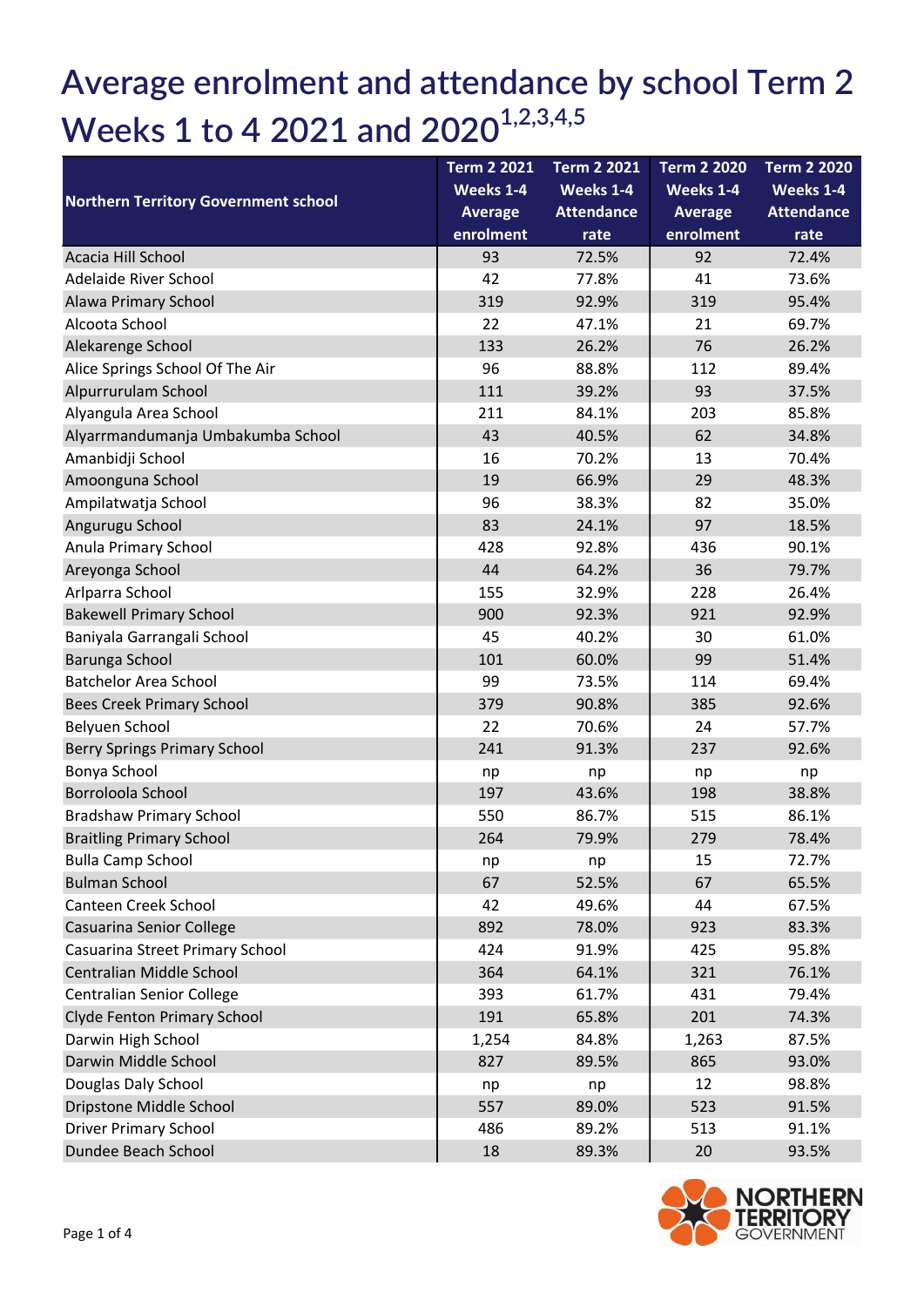| <b>Northern Territory Government school</b> | <b>Term 2 2021</b>           | <b>Term 2 2021</b> | <b>Term 2 2020</b> | <b>Term 2 2020</b> |
|---------------------------------------------|------------------------------|--------------------|--------------------|--------------------|
|                                             | Weeks 1-4                    | Weeks 1-4          | Weeks 1-4          | Weeks 1-4          |
|                                             | <b>Average</b>               | <b>Attendance</b>  | <b>Average</b>     | <b>Attendance</b>  |
|                                             | enrolment                    | rate               | enrolment          | rate               |
| <b>Durack Primary School</b>                | 465                          | 92.5%              | 462                | 93.5%              |
| <b>Elliott School</b>                       | 73                           | 57.5%              | 61                 | 60.7%              |
| Epenarra School                             | 38                           | 32.7%              | 49                 | 67.9%              |
| <b>Finke School</b>                         | 29                           | 70.0%              | 26                 | 75.0%              |
| <b>Forrest Parade School</b>                | 117                          | 89.0%              | 101                | 92.6%              |
| Gapuwiyak School                            | 211                          | 47.3%              | 204                | 47.9%              |
| Gillen Primary School                       | 253                          | 64.2%              | 247                | 57.5%              |
| Girraween Primary School                    | 488                          | 91.9%              | 501                | 93.4%              |
| <b>Gray Primary School</b>                  | 308                          | 85.7%              | 327                | 88.3%              |
| Gunbalanya School                           | 266                          | 38.1%              | 237                | 32.6%              |
| <b>Haasts Bluff School</b>                  | 13                           | 55.6%              | 31                 | 51.5%              |
| Harts Range School                          | 62                           | 51.5%              | 67                 | 84.5%              |
| Henbury School                              | 152                          | 84.3%              | 141                | 81.7%              |
| <b>Howard Springs Primary School</b>        | 313                          | 89.8%              | 290                | 90.3%              |
| Humpty Doo Primary School                   | 387                          | 90.8%              | 384                | 93.0%              |
| Imanpa School                               | 17                           | 36.8%              | 21                 | 40.8%              |
| Jabiru Area School                          | 173                          | 69.8%              | 199                | 76.0%              |
| Jilkminggan School                          | 75                           | 64.5%              | 77                 | 68.7%              |
| Jingili Primary School                      | 302                          | 90.0%              | 302                | 92.5%              |
| Kalkaringi School                           | 189                          | 32.7%              | 177                | 56.2%              |
| Karama Primary School                       | 192                          | 78.6%              | 182                | 81.0%              |
| Katherine High School                       | 548                          | 59.9%              | 559                | 74.3%              |
| Katherine School Of The Air                 | 174                          | $\overline{a}$     | 199                |                    |
| Katherine South Primary School              | 306                          | 86.4%              | 340                | 87.6%              |
| Kiana School                                | $\qquad \qquad \blacksquare$ |                    |                    |                    |
| Kintore Street School                       | 53                           | 74.4%              | 53                 | 78.6%              |
| Lajamanu School                             | 225                          | 15.5%              | 214                | 31.0%              |
| Laramba School                              | 67                           | 43.6%              | 66                 | 48.6%              |
| Larapinta Primary School                    | 400                          | 80.9%              | 374                | 85.2%              |
| Larrakeyah Primary School                   | 519                          | 93.0%              | 538                | 95.8%              |
| Laynhapuy Homelands School                  | 106                          | 49.0%              | 132                | 54.9%              |
| Leanyer Primary School                      | 593                          | 91.9%              | 576                | 93.2%              |
| Ludmilla Primary School                     | 134                          | 85.0%              | 125                | 84.8%              |
| MacFarlane Primary School                   | 197                          | 70.6%              | 210                | 64.4%              |
| Malak Primary School                        | 207                          | 78.8%              | 218                | 85.3%              |
| Mamaruni School                             | 51                           | 45.5%              | 63                 | 55.9%              |
| Maningrida College                          | 583                          | 38.8%              | 639                | 19.6%              |
| Manunda Terrace Primary School              | 201                          | 81.0%              | 169                | 79.9%              |
| Manyallaluk School                          | 25                           | 39.5%              | 30                 | 29.5%              |
| Mataranka School                            | 34                           | 90.0%              | 29                 | 86.9%              |
| Mbunghara School                            | np                           | np                 | 19                 | 83.8%              |
| Middle Point School                         | 25                           | 85.6%              | 25                 | 90.6%              |
| Milikapiti School                           | 57                           | 65.6%              | 66                 | 59.4%              |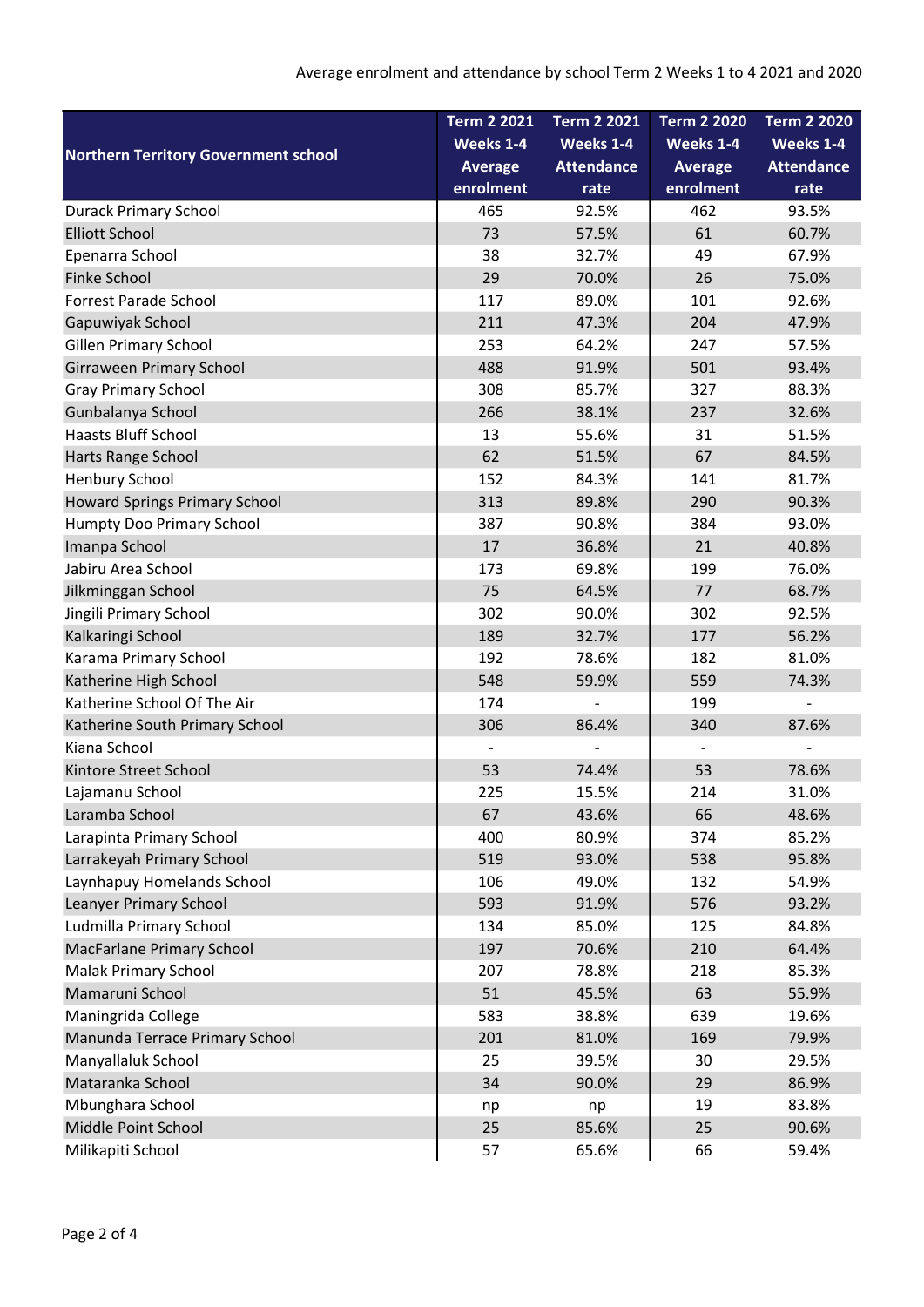| <b>Northern Territory Government school</b>     | <b>Term 2 2021</b> | <b>Term 2 2021</b> | Term 2 2020    | <b>Term 2 2020</b> |
|-------------------------------------------------|--------------------|--------------------|----------------|--------------------|
|                                                 | Weeks 1-4          | Weeks 1-4          | Weeks 1-4      | Weeks 1-4          |
|                                                 | <b>Average</b>     | <b>Attendance</b>  | <b>Average</b> | <b>Attendance</b>  |
|                                                 | enrolment          | rate               | enrolment      | rate               |
| Milingimbi School                               | 317                | 29.1%              | 334            | 22.1%              |
| <b>Millner Primary School</b>                   | 186                | 81.0%              | 207            | 73.4%              |
| Milyakburra School                              | 28                 | 46.8%              | 16             | 46.4%              |
| Minyerri School                                 | 182                | 49.1%              | 179            | 45.3%              |
| <b>Moil Primary School</b>                      | 175                | 85.4%              | 205            | 90.4%              |
| Moulden Primary School                          | 265                | 79.1%              | 276            | 73.6%              |
| <b>Mount Allan School</b>                       | 43                 | 45.3%              | 47             | 60.1%              |
| Mulga Bore School                               | 25                 | 32.1%              | 14             | 79.2%              |
| <b>Murray Downs School</b>                      | 21                 | 60.5%              | 16             | 60.3%              |
| Mutitjulu School                                | 31                 | 50.4%              | 29             | 55.4%              |
| Nakara Primary School                           | 565                | 91.6%              | 590            | 93.6%              |
| Nemarluk School                                 | 180                | 85.3%              | 174            | 88.3%              |
| <b>Neutral Junction School</b>                  | 17                 | 46.1%              | 22             | 64.9%              |
| Newcastle Waters School                         | 21                 | 65.9%              | 17             | 74.8%              |
| Nganambala School                               | 24                 | 56.5%              | 27             | 63.1%              |
| Nganmarriyanga School                           | 131                | 37.5%              | 142            | 45.1%              |
| Ngukurr School                                  | 275                | 41.2%              | 257            | 47.1%              |
| Nhulunbuy High School                           | 282                | 76.0%              | 317            | 83.4%              |
| Nhulunbuy Primary School                        | 395                | 85.3%              | 420            | 89.1%              |
| Nightcliff Middle School                        | 402                | 84.8%              | 367            | 88.2%              |
| <b>Nightcliff Primary School</b>                | 692                | 91.2%              | 651            | 94.0%              |
| Northern Territory School of Distance Education | 718                |                    | 533            |                    |
| Ntaria School                                   | 169                | 33.9%              | 202            | 39.3%              |
| Numbulwar School                                | 133                | 35.8%              | 156            | 36.1%              |
| Nyirripi School                                 | 52                 | 39.8%              | 43             | 76.9%              |
| Palmerston College                              | 1,196              | 76.9%              | 1,227          | 77.5%              |
| Papunya School                                  | 105                | 45.7%              | 114            | 42.0%              |
| Parap Primary School                            | 515                | 93.4%              | 505            | 93.3%              |
| Peppimenarti School                             | 47                 | 38.3%              | 65             | 38.0%              |
| Pigeon Hole School                              | 21                 | 68.1%              | 25             | 64.6%              |
| Pine Creek School                               | 26                 | 46.4%              | 51             | 66.8%              |
| Pularumpi School                                | 48                 | 61.0%              | 38             | 69.7%              |
| Ramingining School                              | 290                | 33.9%              | 272            | 37.6%              |
| Robinson River School                           | 49                 | 54.9%              | 57             | 62.1%              |
| Rockhampton Downs School                        | 31                 | 21.3%              | 29             | 24.7%              |
| <b>Rosebery Primary School</b>                  | 496                | 90.6%              | 517            | 91.0%              |
| Ross Park Primary School                        | 503                | 89.8%              | 477            | 94.1%              |
| Sadadeen Primary School                         | 220                | 62.6%              | 197            | 66.9%              |
| Sanderson Middle School                         | 385                | 80.3%              | 395            | 85.8%              |
| Shepherdson College                             | 578                | 30.4%              | 557            | 30.8%              |
| <b>Stirling School</b>                          | 14                 | 61.0%              | 14             | 75.5%              |
| <b>Stuart Park Primary School</b>               | 641                | 93.0%              | 648            | 95.5%              |
| <b>Taminmin College</b>                         | 1,185              | 84.4%              | 1,181          | 86.3%              |